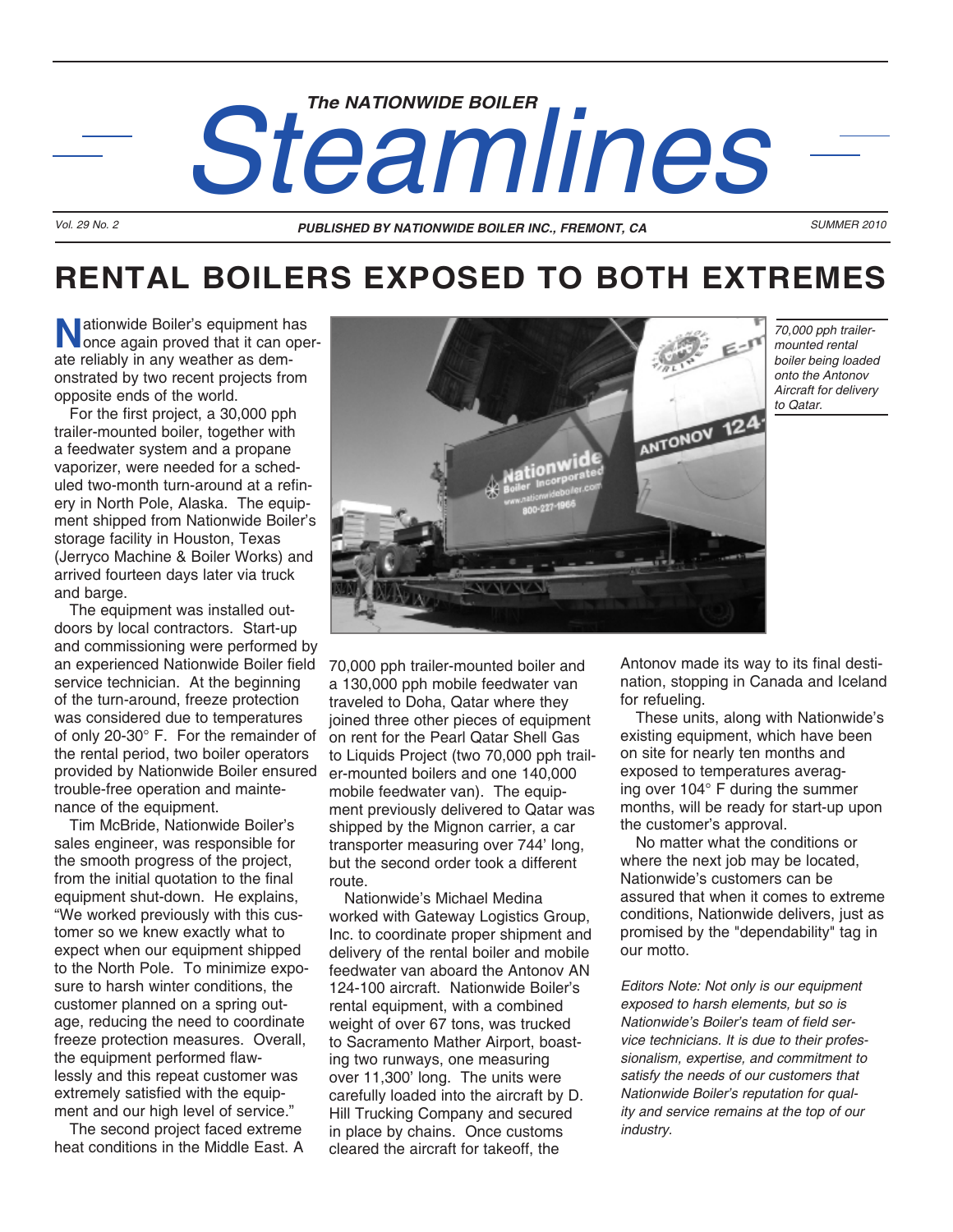### *CONTROL LINE*

# **LEARNING FROM THE WORLDS BEST**



*Jeff Shallcross, President*

**I** recently attended a Leadership Summit<br>that shared insights from a diverse set of leaders from a variety of disciplines. Corporate CEOs, leaders in academia, leaders within the church, and leaders working in the non-profit sector all took part in this journey of learning, presenting fresh perspectives and stimulating strategies, all in pursuit of new tools and strategies to help those in attendance become better leaders. Notable speakers and panel participants included Tony Blair, David Gergen, Bono, and Carly Fiorina. Each of these participants contributed unique standpoints, drawing from a wide range of experiences and values.

Tony Blair and his views on leadership, decision-making, and negotiating, resonated with me the most and created a memorable, lasting impression. Having served as the Prime Minister of Great Britain from 1997 to 2007, Blair was particularly visible in foreign and security policy. He helped to positively transform Britain's public services in education and health care. He also actively led efforts to secure peace in the Middle East, having been awarded the Dan David Prize by Tel Aviv University for "exceptional leadership and steadfast determination in helping to engineer agreements and forge lasting solutions to areas in conflict."

Here are just a few points I would like to share with you from his interview.

Leaders must stand for something, but they must not remain inflexible.

Do what is right and leave it up to others to decide if they like it or not. Your position remains that you believe it was, or is, the right thing to do.

Doubt will always exist in the decision process. Take time to reflect and you will conclude that your decision was right.

Even if people criticize (and they will), in the end they do respect the final decision.

Leaders must provide strength and support and must always play a constructive role.

When negotiating, compromise is the only way to get things done, but never compromise your values.

And finally, we must never forget that leadership is a blessing, a gift, a duty, and an achievement. No matter how difficult or painful it may be, it's always worth doing.

Have a wonderful summer.



### *INFORMATION LINE*

# **COMBUSTION DESIGNS, INC. SIGNED AS NEW REPRESENTATIVE**

Nationwide Environmental Solutions is expanding its sales efforts with the signing of its new representative, Combustion Designs, Inc., based in Cazenovia, NY. The new agreement will promote the sale of Nationwide's low NOx CataStak™ Selective Catalytic Reduction system, energy-efficient EconoStak economizers, and other related environmental control technology products, targeting users who want to decrease NOx emissions and improve their plant efficiencies.

Robert Remkes, Vice President, Nationwide Environmental Solutions, views this new agreement as a strategic union that

joins the skills and market knowledge of both companies in order to provide complete environmental solutions within the Eastern United States. He says, "With a long history of industrial and utility boiler experience and customer support, Combustion Designs has the expertise and commitment to provide superior solutions to users facing strict NOx reductions. This new relationship strengthens both companies' ability to focus on market areas where our products can help solve environmental compliance issues and improve efficiency, thus lowering the carbon footprint of many facilities." *(Continues on page 3.)*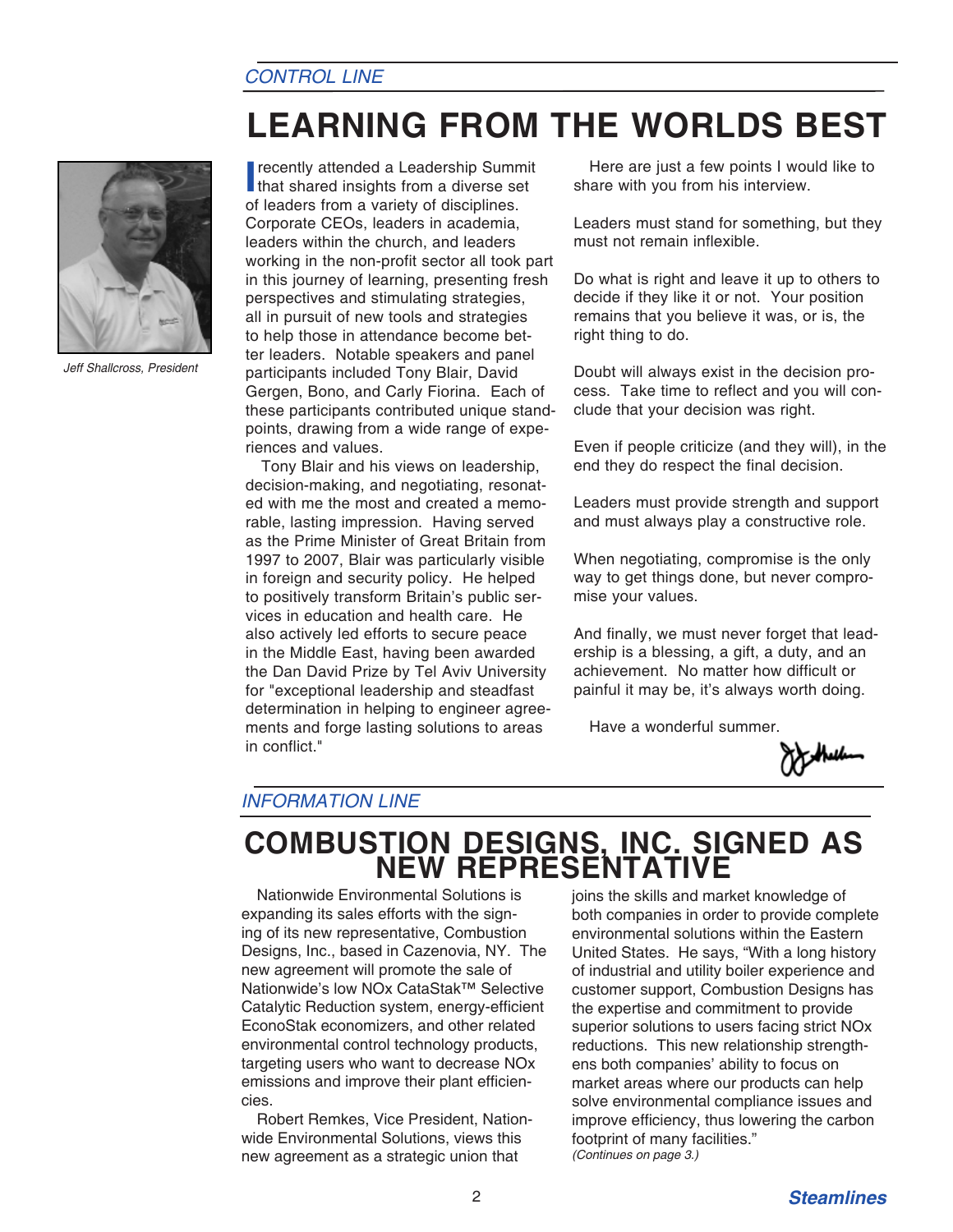### *NEWS LINE*

### **CATASTAK™-GT DEMONSTRATES NEAR-ZERO NOX REDUCTION FOR OIL & GAS PRODUCER**



*(Continued from page 2.)*

Like other state air resource boards, the New York State Department of Environmental Conservation is tightening its regulations for stationary source NOx emissions, specifically for gas and oil-fired units. The department recently adopted regulation Subpart 227-2, "Reasonably Available Control Technology (RACT) for Major Facilities of Oxides of Nitrogen (NOx)," requiring NOx emission limits to be lowered for large boilers. This revised regulation also extends the compliance deadline date to July 1, 2012 (http:// www.dec.ny.gov).

Many users in New York, as well as other states facing strict emission limits, will rely on the CataStak™ SCR system, offered by Nationwide and promoted by Combustion Designs, to meet their compliance deadlines with ease. Capable of performing with as low as 2.5 ppm NOx for most applications, the CataStak™ SCR system will assure plant owners and operators that their equipment will not only meet current standards, but will also be ready for a future of even stricter regulations for emissions.

> *Combustion Designs, Inc. 132 Albany Street Cazenovia, NY 13035 (315) 655-9511 www.combustiondesignsinc.com*

**A**n independent oil and gas producer,<br>located in CA, contacted Nationwide<br>Environmental Solutions needing to<br>uparade a 1.2 MW Solar Saturn gas turbine located in CA, contacted Nationwide Environmental Solutions needing to upgrade a 1.2 MW Solar Saturn gas turbine compressor set with waste heat recovery to less than 5 ppm. The existing equipment performed as high as 35 ppm NOx (corrected to 15% O2), above current air quality standards for turbines under 10 MW. The company selected a CataStak-GT SCR system, capable of reducing NOx emissions to 5 ppm or less.

After a detailed engineering review and design process, an on-time delivery and installation and start-up, the unit was tested by an independent source emissions testing company. Overall, the CataStak-GT SCR system exceeded current air quality standards and performed at 3.8 ppm NOx (corrected to 15% O2) with ammonia slip of only 0.5 ppm (even with the low exhaust gas temperature just above 300°F).

As a result of the success of the first unit, Nationwide provided a second identical unit, which was quickly built, installed, and started up with almost identical near-zero NOx performance. Overall, Nationwide exceeded initial expectations and another satisfied customer can be added to Nationwide's long list of repeat customers.

Download this case history at www.catastak. com or call Nationwide Environmental Solutions to find out how your equipment can operate at near-zero NOx emissions: 281-913-7756.



The CataStak™ SCR system can be applied to more than just package watertube boiler applications. With over seventy installations, Nationwide has diverse experience providing low NOx solutions to any application or type of equipment. Our complete line of CataStak SCR systems can also easily be designed for firetube boilers (CataStak-FT), gas-fired turbines (CataStak-GT), nitric acid plants (CataStak-NA), heaters, furnaces, and once-through steam generators (OTSG).

If your plant needs to reduce NOx emissions, contact Nationwide Environmental Solutions and learn how we can provide "total plant solutions" for all your NOx emission reduction goals: info@catastak.com.

To receive a free copy of our new brochure, visit www.catastak.com.

*Pictured at left: The CataStak-GT SCR system installed on a 1.2 MW Solar Saturn gas turbine compressor set with waste heat recovery. This unit is used for the heating of oil during the company's production process. The company produces more than 100,000 barrels of oil equivalent per day.*

*Download Nationwide Environmental Solutions' New Brochure at www.catastak.com*